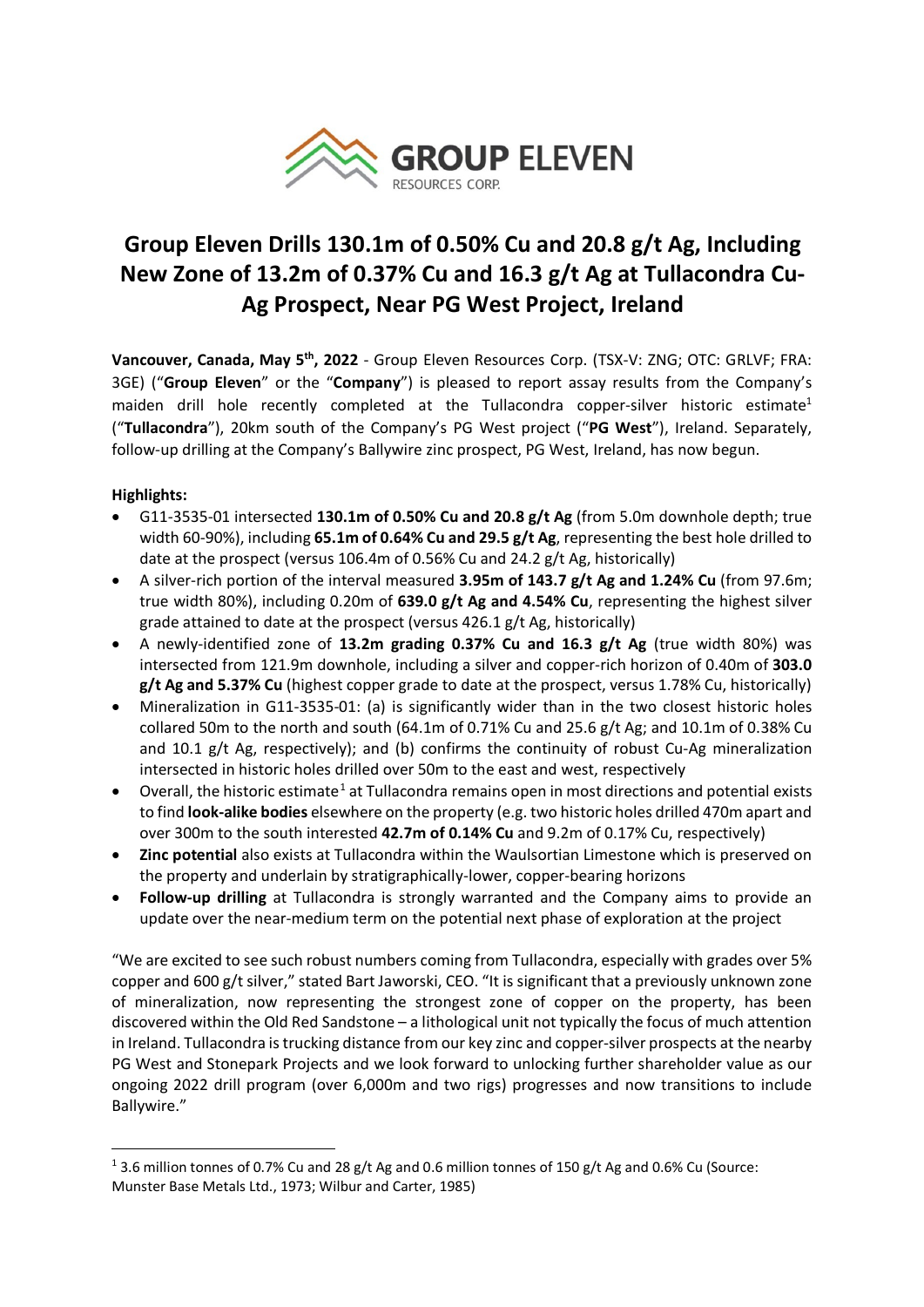#### **Location of Tullacondra Prospect near PG West Project (100% interest), Ireland**

The Tullacondra Cu-Ag prospect is located approx. 20km south of the Company's PG West Project (100%-interest), located in SW Ireland (see **Exhibit 1**). The prospect is also located approx. 45km from the Company's Stonepark zinc deposit<sup>[2](#page-1-0)</sup> and Glencore's Pallas Green zinc deposit<sup>[3](#page-1-1)</sup>, as well as, 40-50km from the Company's Denison and Gortdrum Cu-Ag prospects.





Notes to **Exhibit 1**: (a) Pallas Green MRE is owned by Glencore (see Glencore's Resources and Reserves Report dated Dec 31, 2021); (b) Stonepark MRE: see the 'NI 43-101 Independent Report on the Zinc-Lead Exploration Project at Stonepark, County Limerick, Ireland', by Gordon, Kelly and van Lente, with an effective date of April 26, 2018, as found on SEDAR; and (c) the historic estimate at Denison was reported by Westland Exploration Limited in 'Report on Prospecting Licence 464' by Dermot Hughes dated May, 1988; the historic estimate at Gortdrum was reported in 'The Geology and Genesis of the Gortdrum Cu-Ag-Hg Orebody' by G.M. Steed dated 1986; and the historic estimate at Tullacondra, which consists of two adjacent and distinct historic estimates of (i) **3.6 million tonnes of 0.7% copper and 28 g/t silver ("copper-rich zone") and (ii) 0.6 million tonnes of 150 g/t silver and 0.6% copper ("silver-rich zone")** was first reported by Munster Base Metals Ltd in 'Report on Mallow Property' by David Wilbur, dated December 1973; and later summarized in 'Cu-Ag Mineralization at Tullacondra, Mallow, Co. Cork' by Wilbur and Carter in 1985; the above three historic estimates have not been verified as current mineral resources; none of the key assumptions, parameters and methods used to prepare the historic estimates were reported and no resource categories were used; significant data compilation, re-drilling and data verification may be required by a Qualified Person before the historic estimates can be verified and upgraded to be compliant with current NI 43-101 standards; a Qualified

<span id="page-1-0"></span><sup>&</sup>lt;sup>2</sup> NI 43-101 Report on Stonepark, Ireland (April 26, 2018) – 5.1 million tonnes of 8.7% Zn + 2.6% Pb (Inferred)

<span id="page-1-1"></span><sup>&</sup>lt;sup>3</sup> Resources and Reserves Report (Glencore, Dec 31, 2021) – 45.4 million tonnes of 7% Zn + 1% Pb (Inferred)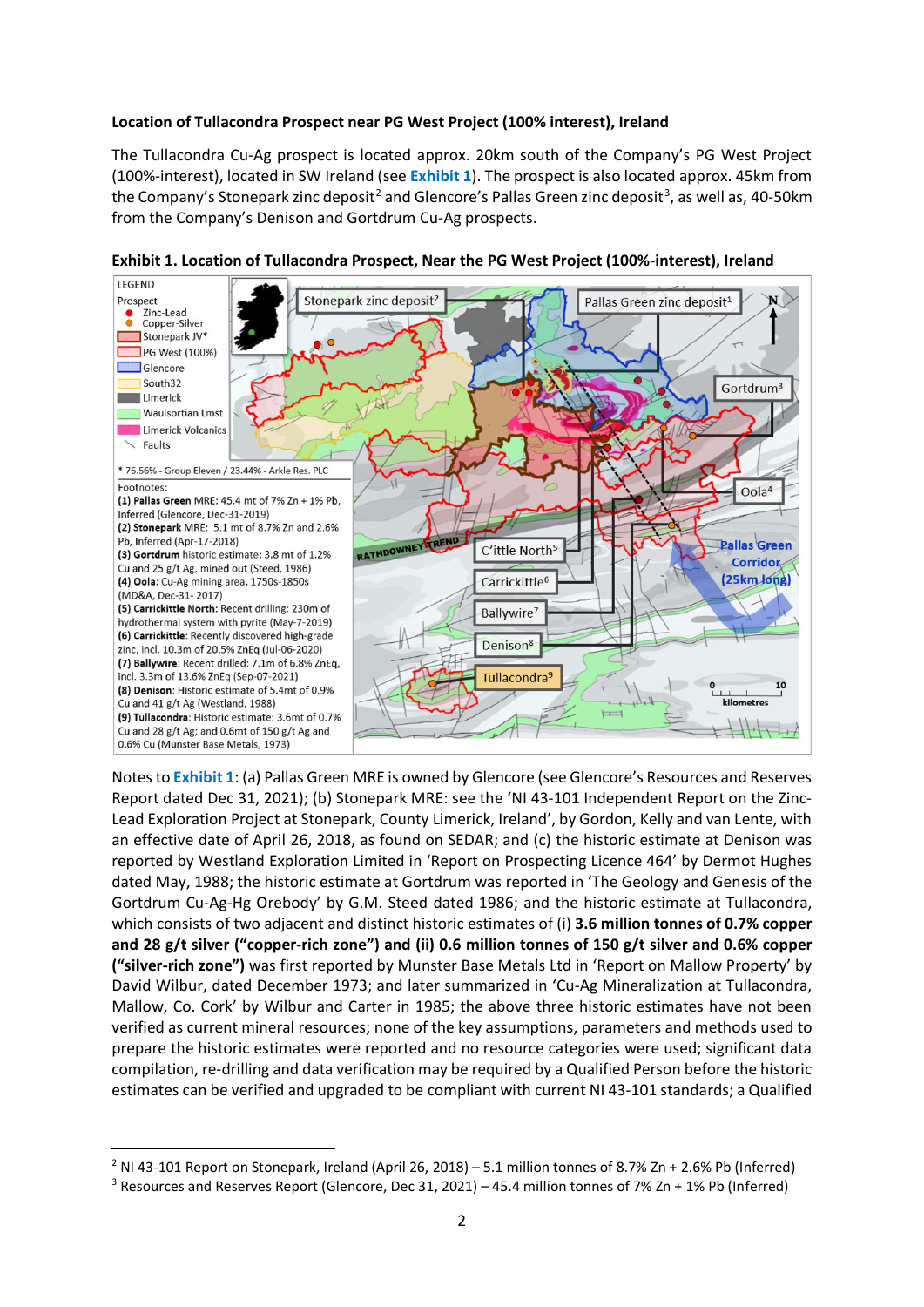Person has not done sufficient work to classify them as a current mineral resource and the Company is not treating the historic estimates as current mineral resources.



**Exhibit 2. Tullacondra Prospecting License Map Showing Exploration Upside, Ireland**

Note: Red lines show outline of each prospecting license ("PL")

# **Recent Drilling at Tullacondra by Group Eleven, near PG West Project, Ireland**

The Company recently completed its maiden drill hole G11-3535-01 at Tullacondra (totalling 145.5m, collar azimuth of 170° and dip -60°) located within the area of the historic estimate<sup>1</sup>, drilled between two historic holes collared approximately 100m apart north-south (see **Exhibit 3 and 5**).

The hole intersected **130.1m of 0.50% Cu and 20.8 g/t Ag** (from 5.0m downhole depth; true width 60- 90%), including **65.1m of 0.64% Cu and 29.5 g/t Ag** (see **Exhibit 4 and 6**), representing the best hole drilled to date at the prospect (versus 106.4m of 0.56% Cu and 24.2 g/t Ag, historically; see **Exhibit 7**). A silver-rich portion of the interval measured **3.95m of 143.7 g/t Ag and 1.24% Cu** (from 97.6m; true width 80%), including 0.20m of **639.0 g/t Ag and 4.54% Cu**, representing the highest silver grade attained to date at the prospect (versus 426.1 g/t Ag, historically). A newly-identified zone of **13.2m grading 0.37% Cu and 16.3 g/t Ag** (true width 80%) was intersected from 121.9m downhole, including a silver and copper-rich horizon of 0.40m of **303.0 g/t Ag and 5.37% Cu** (highest copper grade to date at the prospect, versus 1.78% Cu, historically).

Bornite and chalcocite-tennantite dominate the centre of mineralized interval yielding the highest grades; whereas, the margins are dominated by chalcopyrite (see **Exhibit 5**). Most of the mineralisation is within bedding-parallel veins, albeit, some veins are cross-cutting at nearly right angles. The average dip of the main veins is estimated at 60°. Separately, weakly anomalous levels of cobalt were also returned in the assay results, assumed to be of little significance at this time.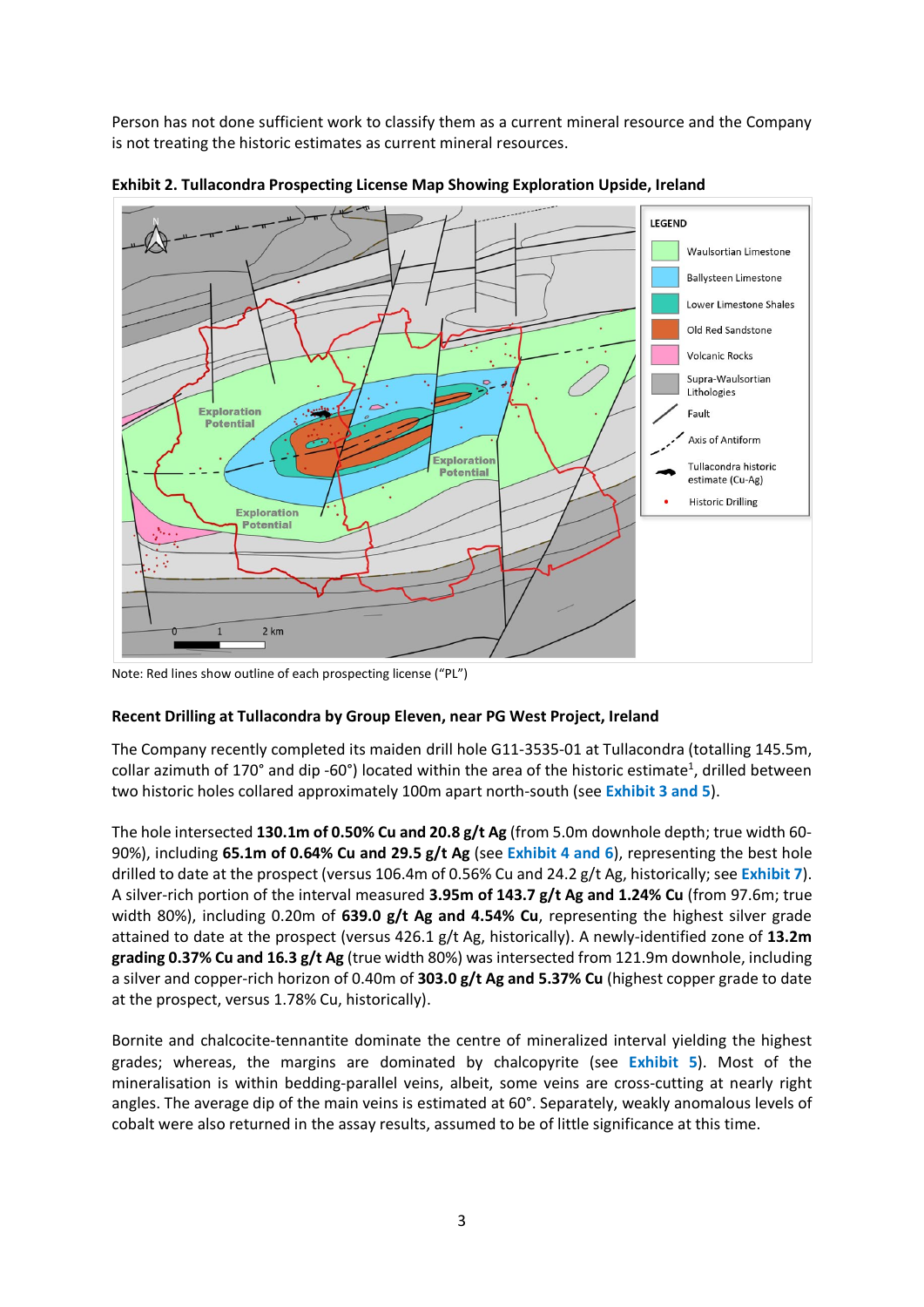

**Exhibit 3. Plan Map of Recent Drilling at Tullacondra Prospect, near PG West Project, Ireland**

Note: Secondary Fault parallel to the Main Fault (see **Exhibit 5**) is not shown above

| <b>From</b> | To     | Int    | Cu   | Ag   | $m \times \%$ | $m \times g/t$ |
|-------------|--------|--------|------|------|---------------|----------------|
| m           | m      | m      | %    | g/t  | Cu            | Ag             |
| 5.00        | 12.15  | 7.15   | 0.12 | 1.6  | 0.9           | 11             |
| 12.15       | 46.45  | 34.30  | 0.50 | 16.4 | 17.2          | 562            |
| 46.45       | 111.55 | 65.10  | 0.64 | 29.5 | 41.5          | 1,919          |
| 111.55      | 121.90 | 10.35  | 0.05 | 0.4  | 0.5           | 4              |
| 121.90      | 135.10 | 13.20  | 0.37 | 16.3 | 4.9           | 216            |
| 5.00        | 135.10 | 130.10 | 0.50 | 20.8 | 64.9          | 2,712          |

| Exhibit 4. Main Intervals of Hole G11-3535-01, Tullacondra Prospect, Near PG West Project |  |  |
|-------------------------------------------------------------------------------------------|--|--|
|-------------------------------------------------------------------------------------------|--|--|

Note: True thickness is estimated at 60-90%

Mineralization in G11-3535-01 is significantly wider than in the two closest historic holes collared approximately 50m to the north and south, respectively (see M-73-12 and M-75-32 in **Exhibit 5**). G11- 3535-01 also confirms the continuity of robust, near-vertical Cu-Ag mineralization intersected in historic intervals located over 50m to the east and west, respectively (see **Exhibit 3**).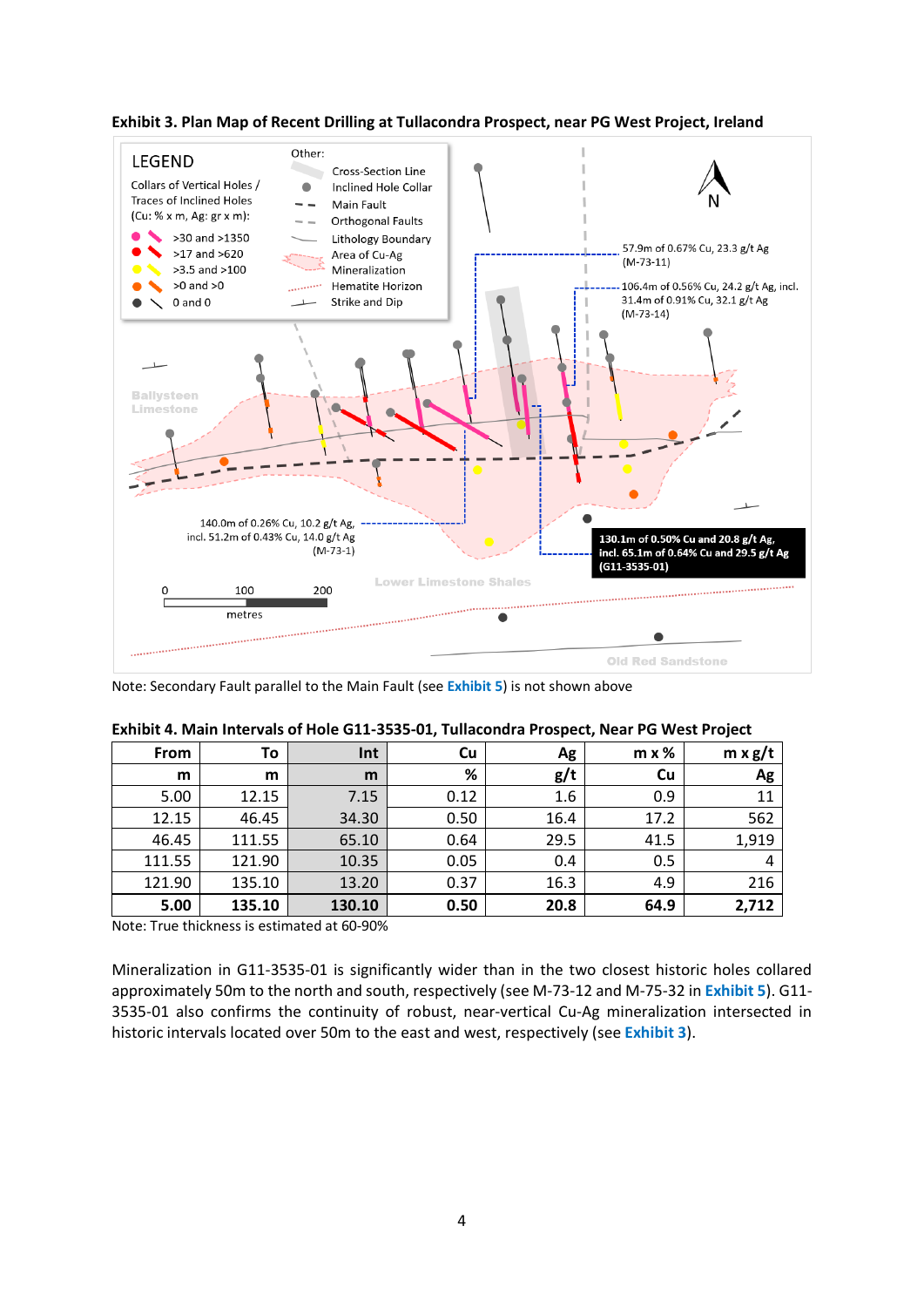

## **Exhibit 5. Cross-Section of Recent Drilling at Tullacondra Prospect, near PG West Project, Ireland**

#### **Exhibit 6. Highlights from G11-3535-01 at Tullacondra Prospect, Near PG West Project, Ireland**

| From   | To     | Int  | Cu   | Ag    | $m \times %$ | $m \times g/t$ |
|--------|--------|------|------|-------|--------------|----------------|
| m      | m      | m    | %    | g/t   | Cu           | Ag             |
| 63.70  | 63.85  | 0.15 | 6.47 | 39.2  | 1.0          | 6              |
| 78.70  | 79.50  | 0.80 | 1.83 | 104.0 | 1.5          | 83             |
|        |        |      |      |       |              |                |
| 94.90  | 95.15  | 0.25 | 4.94 | 6.8   | 1.2          | $\overline{2}$ |
| 95.15  | 96.50  | 1.35 | 1.26 | 36.3  | 1.7          | 49             |
| 96.50  | 97.60  | 1.10 | 0.73 | 41.8  | 0.8          | 46             |
| 97.60  | 98.10  | 0.50 | 2.23 | 168.0 | 1.1          | 84             |
| 98.10  | 98.70  | 0.60 | 0.69 | 71.8  | 0.4          | 43             |
| 98.70  | 99.60  | 0.90 | 0.36 | 36.7  | 0.3          | 33             |
| 99.60  | 100.20 | 0.60 | 1.44 | 175.0 | 0.9          | 105            |
| 100.20 | 100.40 | 0.20 | 4.54 | 639.0 | 0.9          | 128            |
| 100.40 | 101.55 | 1.15 | 1.12 | 152.0 | 1.3          | 175            |
| 94.90  | 101.55 | 6.65 | 1.30 | 99.9  | 8.6          | 664            |
| 97.60  | 101.55 | 3.95 | 1.24 | 143.7 | 4.9          | 568            |
|        |        |      |      |       |              |                |
| 124.70 | 125.70 | 1.00 | 0.65 | 35.8  | 0.7          | 36             |
| 125.70 | 126.60 | 0.90 | 0.41 | 13.0  | 0.4          | 12             |
| 126.60 | 127.30 | 0.70 | 0.29 | 12.3  | 0.2          | 9              |
| 127.30 | 127.70 | 0.40 | 5.37 | 303.0 | 2.1          | 121            |
| 124.70 | 127.70 | 3.00 | 1.12 | 59.1  | 3.4          | 177            |

Note: True thickness is estimated at 60-90%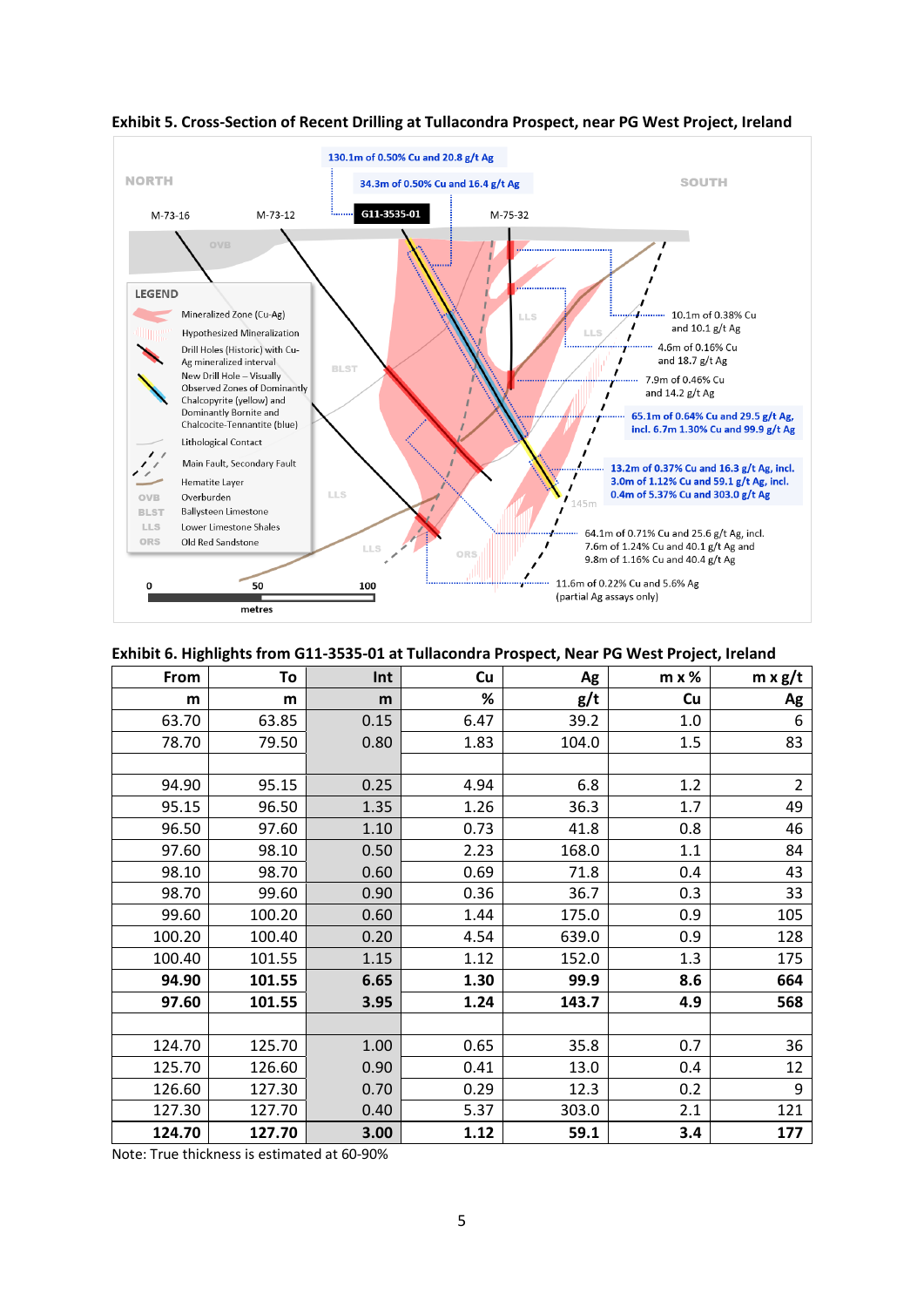| . סי      |        |        |        |      |       |               |                |
|-----------|--------|--------|--------|------|-------|---------------|----------------|
| Hole ID   | From   | To     | Int    | Cu   | Ag    | $m \times $ % | $m \times g/t$ |
|           | m      | m      | m      | %    | g/t   | Cu            | Ag             |
| M-73-14   | 10.37  | 116.77 | 106.40 | 0.56 | 24.2  | 59.6          | 2,575          |
| $M-73-12$ | 79.20  | 143.30 | 64.10  | 0.71 | 25.6  | 45.5          | 1,641          |
| M-73-9    | 91.70  | 152.40 | 60.70  | 0.75 | 26.2  | 45.8          | 1,588          |
| $M-73-11$ | 89.60  | 147.50 | 57.90  | 0.67 | 23.3  | 38.8          | 1,349          |
| $M-73-1$  | 5.20   | 145.20 | 140.00 | 0.26 | 10.2  | 37.0          | 1,426          |
| $M-73-13$ | 91.77  | 142.67 | 50.90  | 0.60 | 34.2  | 30.5          | 1,741          |
| $M-73-2$  | 7.62   | 142.99 | 135.37 | 0.19 | 5.6   | 25.9          | 751            |
| M-73-18   | 40.85  | 81.05  | 40.20  | 0.44 | 30.3  | 17.7          | 1,218          |
| M-73-19   | 74.39  | 93.89  | 19.50  | 0.91 | 56.2  | 17.7          | 1,096          |
| $M-73-3$  | 7.93   | 42.68  | 34.76  | 0.54 | 18.0  | 18.8          | 627            |
| M-75-37   | 66.77  | 84.76  | 17.99  | 0.55 | 35.3  | 9.8           | 634            |
| M-75-35   | 40.85  | 48.78  | 7.93   | 0.58 | 125.1 | 4.6           | 992            |
| M-75-34   | 77.44  | 84.45  | 7.01   | 0.62 | 139.1 | 4.4           | 975            |
| M-73-15   | 74.70  | 127.13 | 52.44  | 0.16 | 6.6   | 8.2           | 346            |
| M-76-41   | 16.16  | 28.35  | 12.20  | 0.35 | 55.9  | 4.2           | 681            |
| $M-73-4$  | 92.68  | 103.96 | 11.28  | 0.50 | 19.6  | 5.7           | 222            |
| M-75-32   | 6.70   | 16.80  | 10.10  | 0.38 | 10.1  | 3.8           | 101            |
| R4        | 7.62   | 33.54  | 25.91  | 0.13 | unk   | 3.3           | unk            |
| M-73-16   | 169.80 | 181.40 | 11.60  | 0.22 | 5.6   | 2.6           | 65             |
| M-75-36   | 123.48 | 135.06 | 11.59  | 0.08 | 1.7   | 0.9           | 20             |

**Exhibit 7. Top 20 Historic Drill Holes from Tullacondra Cu-Ag Prospect, near the PG West Project**

Note: True thickness for the above holes is currently unknown; "unk" means not assayed

#### **Exploration Potential at Tullacondra Prospect, Near PG West Project, Ireland**

Although historic intercepts at the currently defined edges of the historic estimate<sup>1</sup> at Tullacondra appear to show the mineralizing system waning, the mineralized body nevertheless remains open in most directions (see **Exhibit 3**). Strong potential also exists to find look-alike bodies elsewhere on the property, especially in areas of similarly intense east-west faulting.

The mineralized body at Tullacondra is predominantly hosted within the Lower Limestone Shales and the Ballysteen Limestones (see **Exhibit 5**), however, the newly identified zone (13.2m of 0.37% Cu and 16.3 g/t Ag) occurs within the typically less explored Old Red Sandstone (**"ORS"**) horizon. While other intercepts of ORS-hosted Cu-Ag mineralization exist on the property, they are rare (only a few) and weaker than the above intercept. This opens the possibility that (a) much of the historic drilling was not drilled sufficiently deep to intersect this target (see hypothesized mineralization in **Exhibit 5**); and (b) further underexplored potential exists elsewhere on the property to discover ORS-hosted mineralization, proximal to faulting. Interestingly, two historic holes drilled 470m apart and over 300m to the south of the southern edge of the mineralized body interested 42.7m of 0.14% Cu (M-73-23) and 9.2m of 0.17% Cu (M-73-25), respectively. Both of these intercepts were hosted within the ORS and increasingly proximal to the east-west axis of the Tullacondra antiform (see **Exhibit 2**).

Zinc potential also exists at Tullacondra within the Waulsortian Limestone which is preserved on the property (see **Exhibit 2**) and underlain by stratigraphically-lower, copper-bearing horizons. Overall, follow-up drilling at Tullacondra is strongly warranted. The Company aims to provide an update over the near-medium term on the potential next phase of exploration at the project.